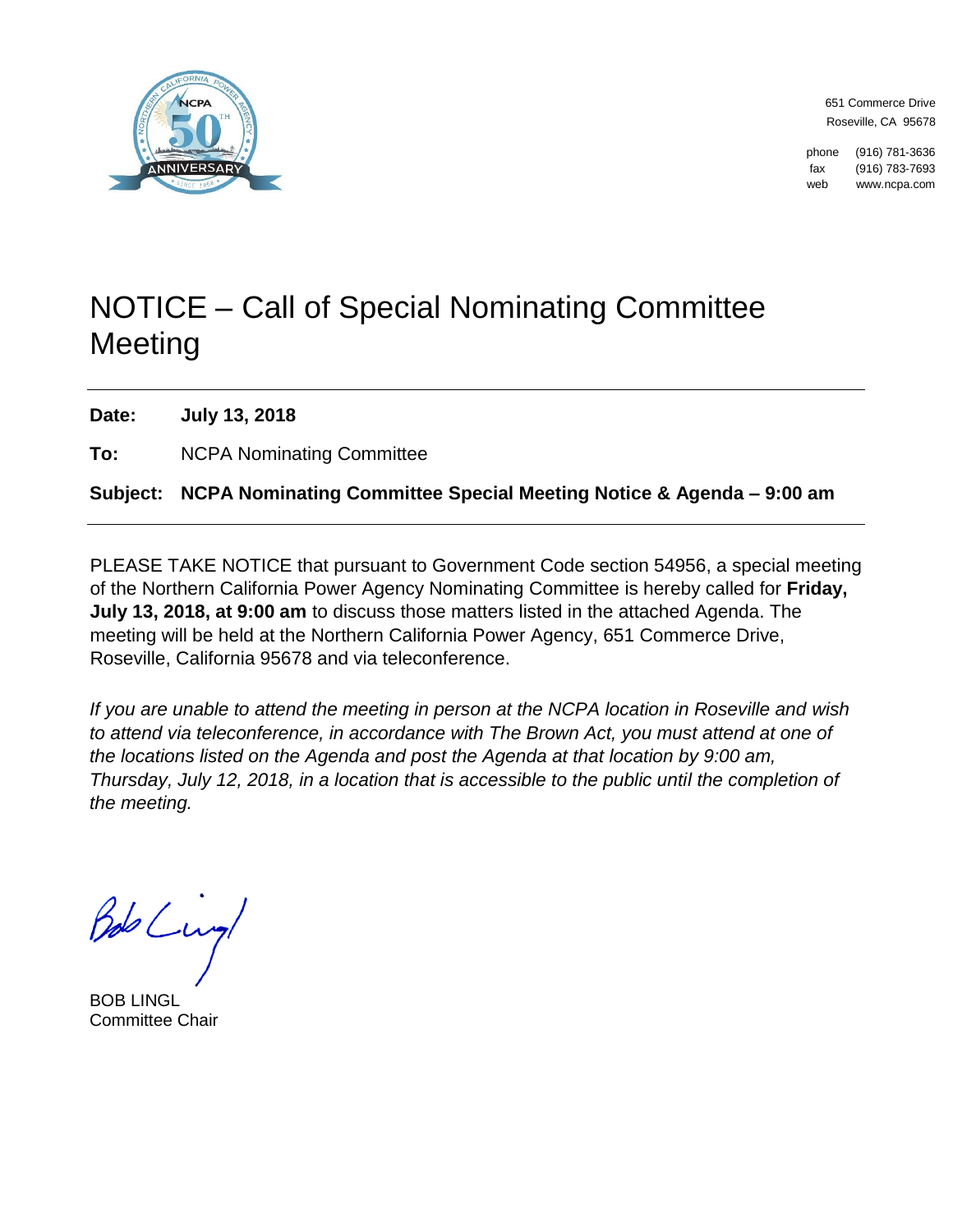

651 Commerce Drive Roseville, CA 95678

phone (916) 781-3636 fax (916) 783-7693 web www.ncpa.com

# Agenda – Special Committee Meeting

| Date:            | July 13, 2018                                                      |
|------------------|--------------------------------------------------------------------|
| Subject:         | <b>NCPA Nominating Committee Meeting / Teleconference Call</b>     |
| <b>Location:</b> | NCPA's Roseville Office, 651 Commerce Drive, Roseville, California |
| Time∶            | $9:00$ am                                                          |

In compliance with the Brown Act, you may participate in person at the meeting location or **via teleconference at one of the locations listed below. In either case, please: (1) post this notice at a publicly accessible location at the participation location at least 24-hours before the call begins, and (2) have a speaker phone available for any member of the public who may wish to attend at your location.** 

NORTHERN CALIFORNIA POWER AGENCY 651 Commerce Drive Roseville, CA 95678

CITY OF BIGGS 465 C Street Biggs, CA 95917 CITY OF LOMPOC CITY HALL 100 Civic Center Plaza Lompoc, CA 93436

SILICON VALLEY POWER CITY OF SANTA CLARA 1500 Warburton Ave. Santa Clara, CA 95050

- 1. *Call Meeting to Order and Roll Call*
- 2. *Approve minutes of the June 14, 2017, Special Nominating Committee Meeting*

#### **PUBLIC FORUM**

Any member of the public who desires to address the NCPA Nominating Committee on any item considered by the Nominating Committee at this meeting before or during the Nominating Committee's consideration of that item shall so advise the Chair and shall thereupon be given an opportunity to do so. Any member of the public who desires to address the NCPA Nominating Committee on any item within the jurisdiction of the Nominating Committee and not listed on the Agenda may do so at this time.